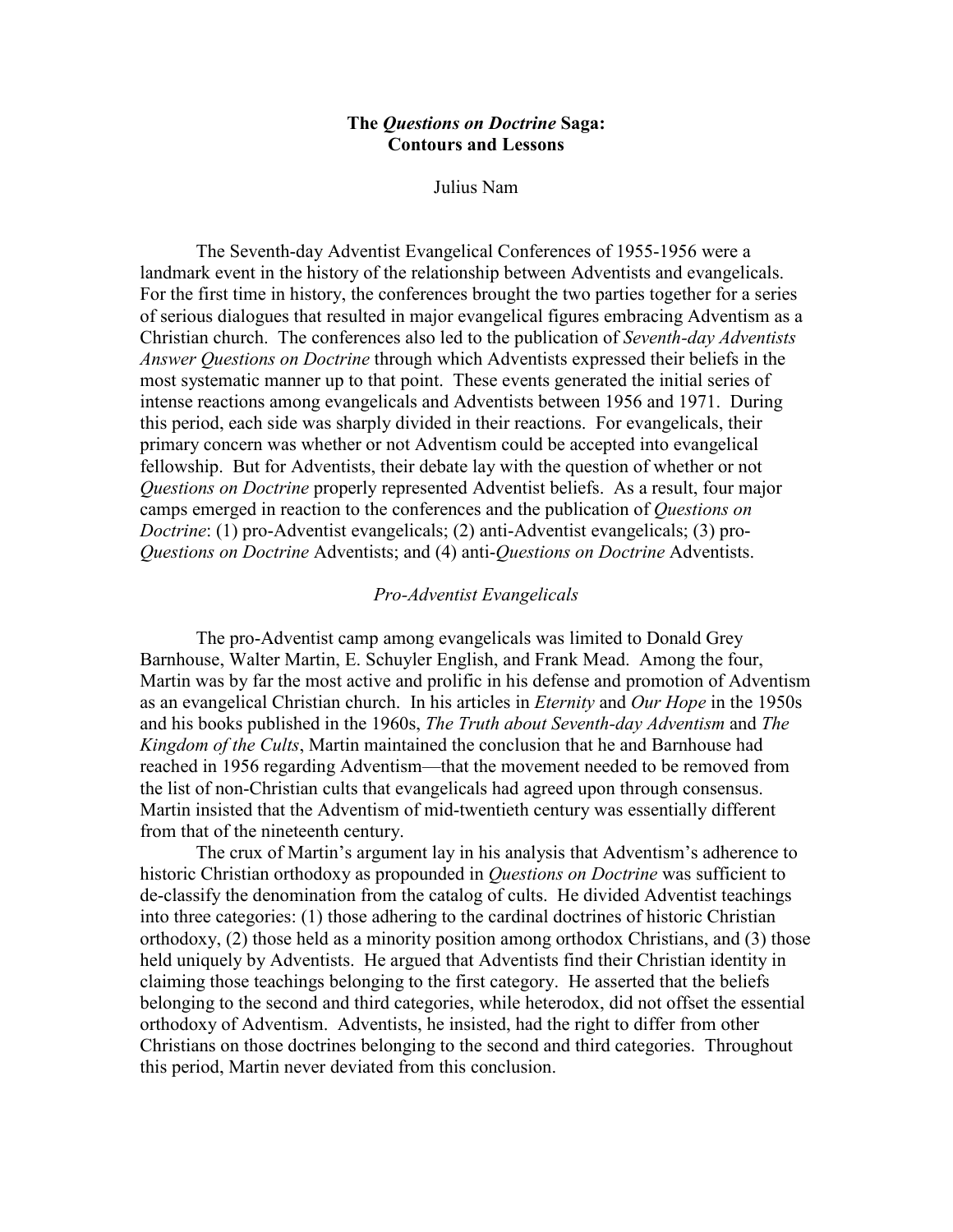### Anti-Adventist Evangelicals

Those who opposed Martin in his quest to include Adventism among evangelicals were numerous and quite vociferous in their opposition. Following the lead of William Irvine and others from the first half of the twentieth century, evangelical writers such as Donald Hunter, Louis Talbot, M. R. DeHaan, Harold Lindsell, Herbert Bird, John Gerstner, Norman Douty, Russell Spittler, J. Oswald Sanders, Jan Karel Van Baalen, Anthony Hoekema, Gordon Lewis, and Irvine Robertson reflected the anti-Adventist sentiment that prevailed among evangelicals.

Writing for major evangelical publications and publishing houses, these critics attacked the basic premise laid out by Martin in his writings. These writers could not see Adventism as presented in Questions on Doctrine as evangelical. Rather, they saw the book largely as a recasting of Adventism of old which Protestant anti-cult specialists had always deemed cultic. While they did come to recognize that certain teachings of Adventism (such as the teachings on the Trinity and the divine nature of Christ) had been mischaracterized by evangelicals, the evangelical critics disagreed with Martin on how the doctrines of Adventism belonging to Martin's second and third categories ought to be viewed. In contrast to Martin, these critics (all of them Calvinists) were in essential agreement that these teachings counteracted the orthodox claims of Adventism and thus presented in themselves insurmountable barriers to fellowship with evangelicals.

## Pro-Questions on Doctrine Adventists

Adventists who were involved in the conferences with evangelicals and the publication of *Questions on Doctrine* were naturally favorably disposed toward these events and the beliefs expressed through them. As the Adventist-evangelical conferences progressed and Questions on Doctrine was published, R. R. Figuhr, president of the General Conference, was personally involved in the process and gave his unequivocal support for the efforts made toward rapprochement with the evangelicals. Though some concerns were raised by a few leaders in the pre-publication phase of Questions on Doctrine, Adventist leaders in general viewed these events as a positive breakthrough that raised the standing of the Adventist church in the Christian world.

In the years between 1957 and 1971, Leroy Edwin Froom, W. E. Read, and Roy Allan Anderson, the three primary participants of the dialogues and key contributors to the original draft of Questions on Doctrine, were particularly active in their defense of the conferences and the book. In response to Adventist critics who felt that the book had deviated from historic Adventist orthodoxy, they were quick to assert that Questions on Doctrine did not teach any new doctrine, but was simply a new presentation of the same historic teachings that Adventists had long held. At the same time, the Adventist leaders responded to the evangelical criticism that the book contained the same heresies of Adventism's past by minimizing the theological deviations of Adventist pioneers and insinuating incorrectly that mainstream Adventists had always subscribed to the teachings contained in *Questions on Doctrine*. In concert with the pro-Adventist evangelical party of Martin, Barnhouse, English, and Mead, the pro-Questions on Doctrine Adventist leaders supported their church's attempt at rapprochement with evangelicals and at the redefinition of Adventism as an evangelical denomination.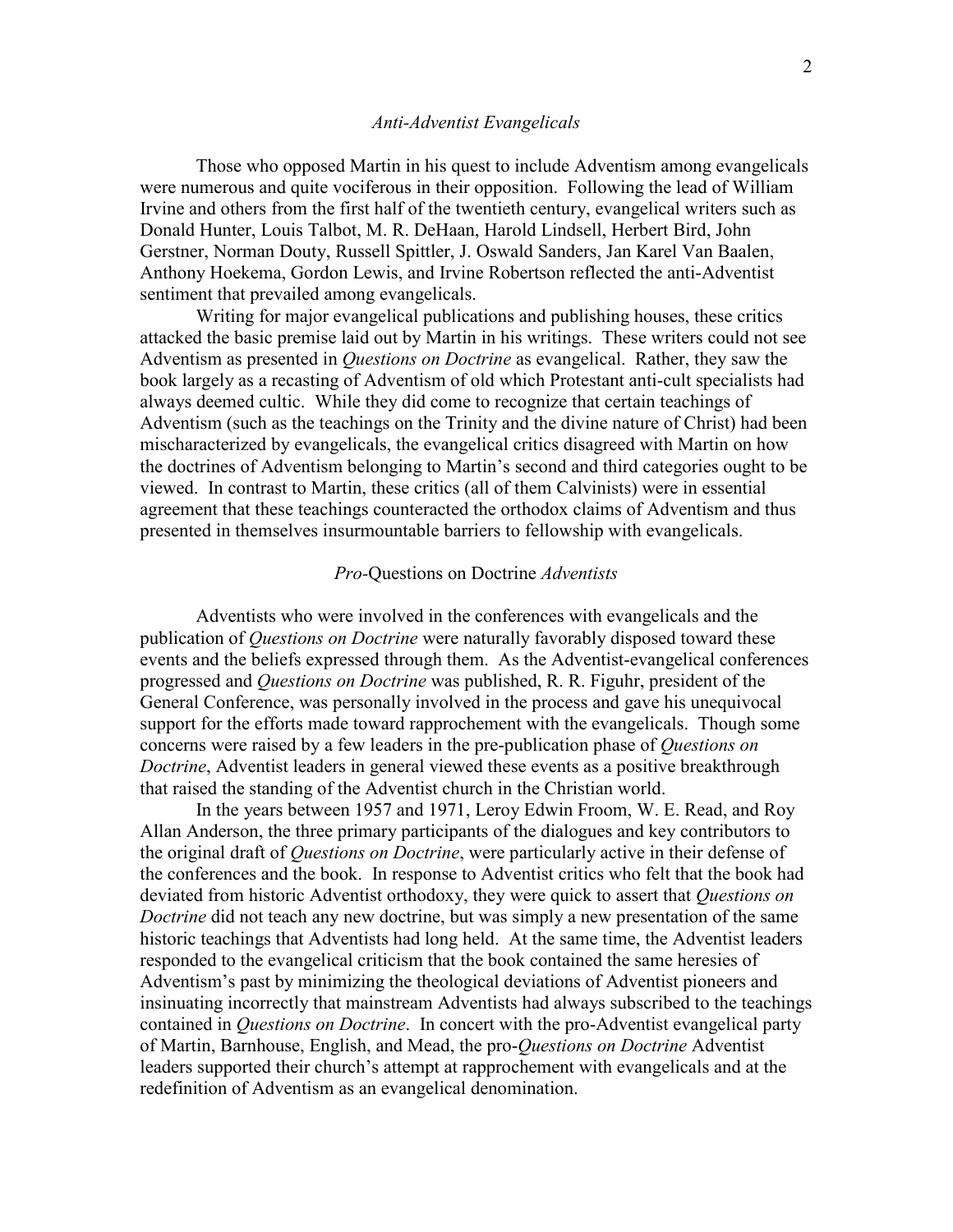#### Anti-Questions on Doctrine Adventists

Though there apparently were a number of Adventists who had grave concerns about Questions on Doctrine, M. L. Andreasen was a singular figure who voiced consistent opposition to the book and his church's move closer to evangelicalism. After reading Barnhouse's September 1956 article on Adventism in *Eternity* and Froom's February 1957 article on the atonement in Ministry, Andreasen began to hold the suspicion that the Adventist-evangelical conferences and the forthcoming publication of Questions on Doctrine were parts of a conspiracy to change traditional Adventist teaching on the atonement. When Questions on Doctrine was finally released, his suspicion that the General Conference leaders were emphasizing the place of the cross at the expense of the investigative judgment and its final generation implications was confirmed.

Thus, between 1957 and 1962 the elderly theologian waged a war against the General Conference with the goal of revising *Questions on Doctrine*. His primary mode of attack was the distribution of a series of open letters that contained sharp criticisms against Froom, Figuhr, and Questions on Doctrine. In the course of his campaign, Andreasen added the book's support for the prelapsarian view of Christ's human nature as another feature which needed to be excised. This latter point was particularly important for him in that he needed to have Christ possessing a human nature that is identical to all other human beings in order to establish his "final generation" theology. This theology, promulgated in Andreasen's earlier works, argued that it was possible to live a sinless life since Christ, sharing the same nature as all other human beings, lived a sinless life. In 1962, Andreasen, nearing the end of his bout with a terminal illness, reconciled with Figuhr and the General Conference leadership on his deathbed. This, however, did not mean theological reconciliation or resolution, but merely an act of emotional closure to five years of bitter struggle.

# The Four Camps beyond 1971

With the publication of Froom's *Movement of Destiny* in 1971, the series of reactions by the original participants of the four camps came to a close. Evangelicals and Adventists proceeded differently in the years that followed. With each new printing of The Kingdom of the Cults, Martin reaffirmed his assessment of Adventism as evangelical, though he remained critical of the heterodox element within Adventism. A majority of evangelical anti-cult writers eventually followed suit and removed Adventism from the list of non-Christian cults. By the time of Martin's death in 1989, Adventists were being accepted by most evangelicals as fellow Christians, though not without questions about the peculiarities that set Adventists apart.<sup>1</sup>

The two Adventist camps, on the other hand, have not found a resolution to the struggle that began in the 1950s. Part of the problem has been the ambiguous stance taken by General Conference leadership on Questions on Doctrine since the election of Figuhr's successor, Robert Pierson. Since the Review and Herald Publishing Association discontinued the printing of the book in 1975, the General Conference has neither repudiated the book nor defended it. While the status of the book as a whole may be uncertain within the church, it is clear that the book's stance on the atonement has been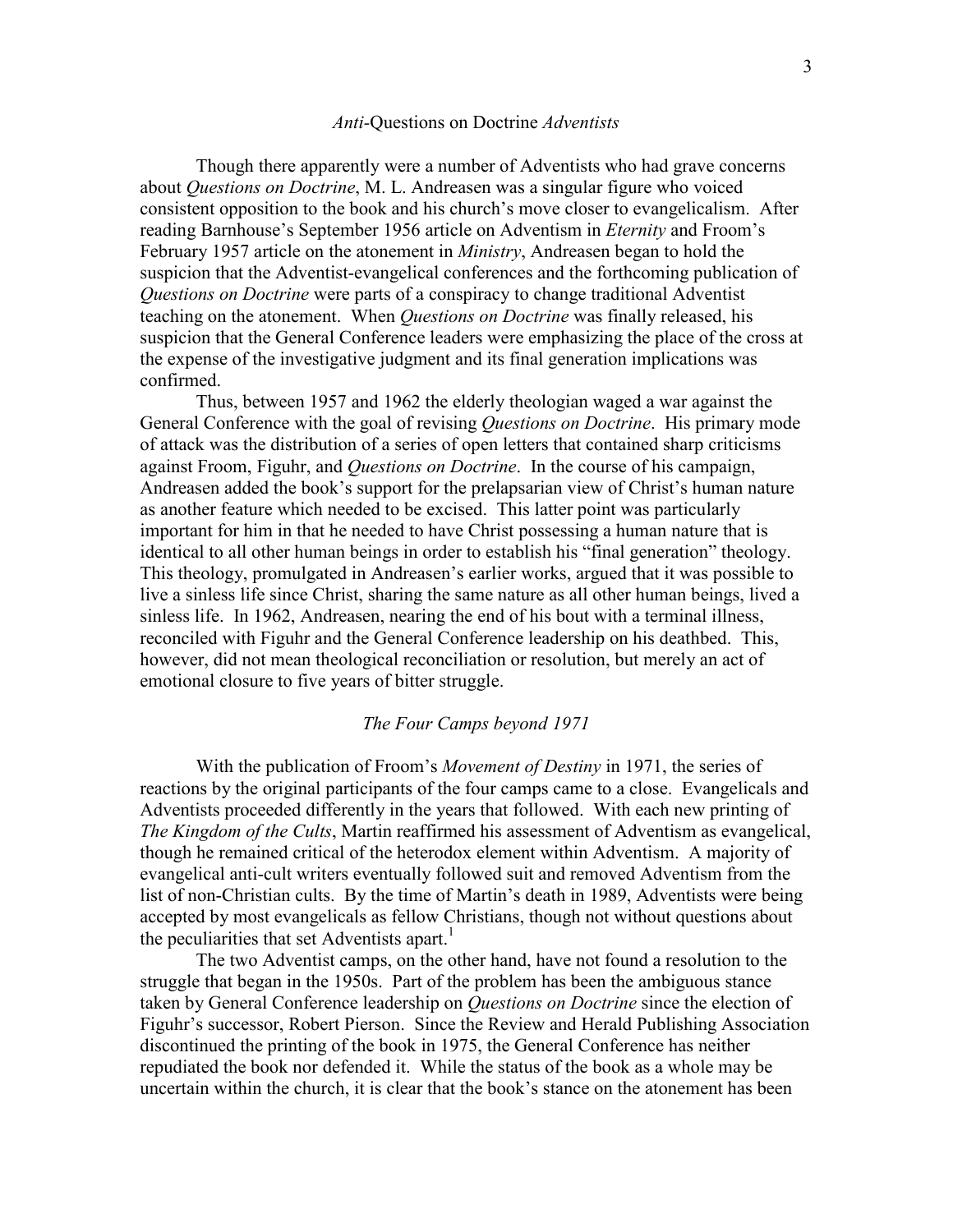affirmed by the majority of the church. The church's statement of fundamental beliefs adopted by the General Conference in session in 1980 affirmed *Questions on Doctrine*'s emphasis on the centrality of the cross and the delineation of Christ's post-1844 heavenly ministry as an application of Christ's atoning sacrifice on the cross.<sup>2</sup> Furthermore, since 1971 the relationship between Adventists and evangelicals has increasingly improved as the latter gradually came to embrace Adventists into their fellowship. The resulting selfunderstanding of these Adventists has been to view Adventism within the larger flow of biblical Christianity and to regard themselves as evangelicals.

However, the theological heirs of Andreasen have found such developments deeply troubling. Since 1971, several independent ministry groups have arisen within the Adventist church that have self-consciously embraced Andreasen's postlapsarian views and the accompanying theology of the final generation, which they believe is supported by the writings of Ellen White. Since their inception, these groups have warned against the evangelicalization of Adventism and have issued calls to the church at large to return to the Adventism of the pre-*Questions on Doctrine* era. Like Andreasen, they have seen the Adventist-evangelical conferences and the publication of Questions on Doctrine as the beginning of the end-time apostasy. From the perspective of these groups, the prelapsarian view advocated by Questions on Doctrine and embraced by many Adventists is another sign of the apostasy that continues in the church. They view Adventism as a movement that is to be deliberately separate from other groups such as evangelicals. Their vision of Adventism is a movement that is preparing the final generation of Christians who will ultimately overcome sin.<sup>3</sup> Clearly, the debate over the self-understanding and mission of Adventism continues, and it remains to be seen if and how the two seemingly irreconcilable camps will achieve resolution of the issues and come to theological reconciliation within the household of Adventism.

#### **Observations**

An analysis of the four camps that emerged in the aftermath of the Adventistevangelical conferences and the publication of *Questions on Doctrine* yields some interesting observations.

First, the evangelicals that Adventist leaders were interacting with were, without exception, adherents of Calvinism and theological heirs of the Protestant fundamentalism of the 1920s. Much like their fundamentalist forebears, these evangelicals assessed other Christian groups with a rather rigid set of criteria. For the evangelicals that Adventists were interacting with, these criteria included Calvinism. As they applied the fundamentalist-Calvinist grid to Adventism, the Adventist views on the law and the investigative judgment consistently fell out of line from the grid. Martin's key innovation lay in his recognition of Adventism's Arminian beliefs and his refusal to include his own Calvinist beliefs among the criteria for determining orthodoxy.

Second, the fundamentalist-Calvinist evangelicals that Adventists were interacting with represented the most conservative wing of evangelicalism and the brand of evangelicalism which was the closest to the Adventism of the 1950s. Though these evangelicals and Adventists differed in several areas of belief, the two groups were similar in their commitment to a literal interpretation of Scripture and a conservative approach to lifestyle. This means that fundamentalist Christians would have been natural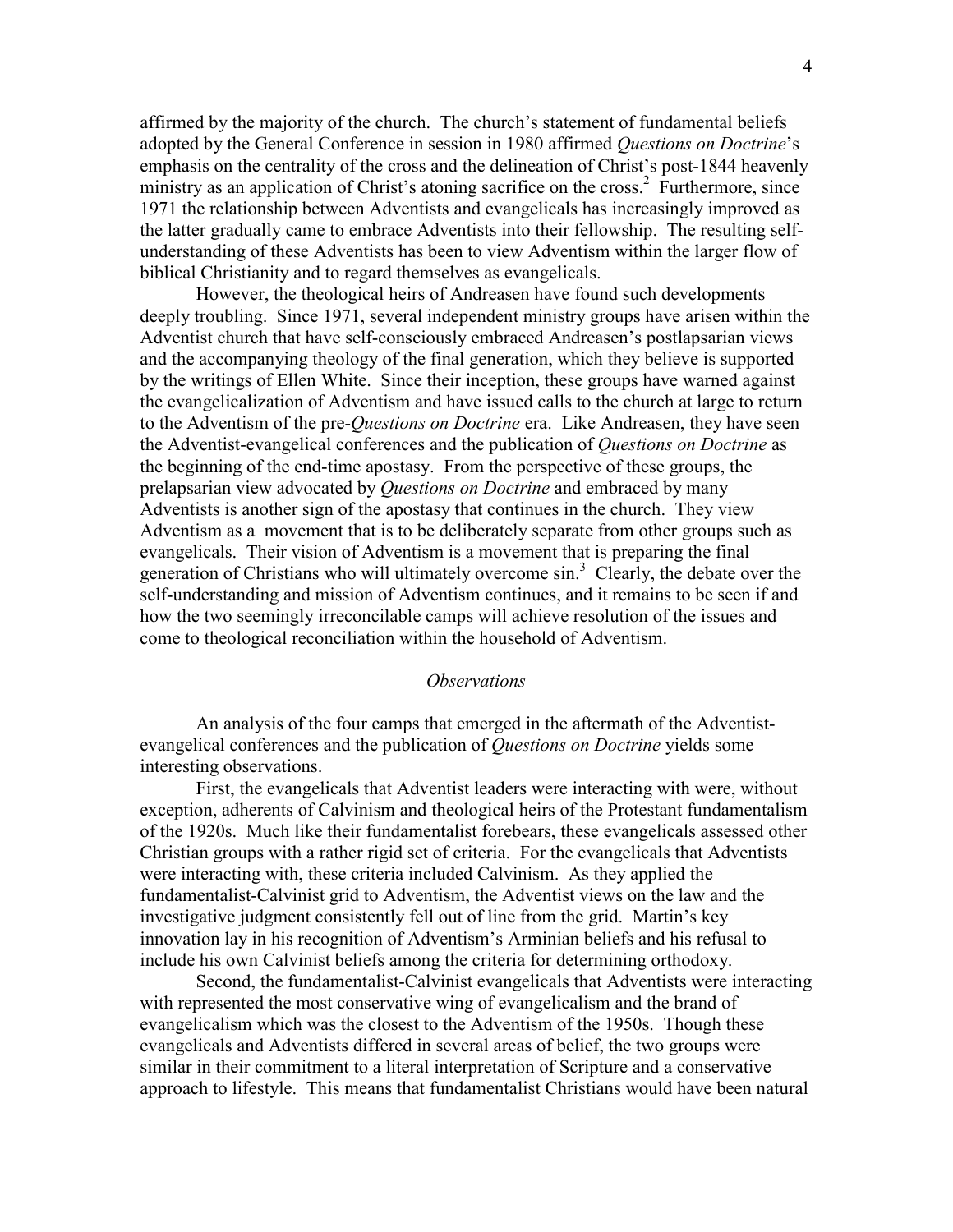targets for Adventist evangelists who appealed to the biblical literalism of fundamentalists in convincing them, for example, of Saturday as the true biblical Sabbath. For the leaders of these evangelical communities, Adventists must have seemed like the antichrist—a group close enough to pass as an evangelical church, but dangerously dissimilar. Thus, it is not surprising that most fundamentalist evangelicals were so vehement in their opposition to Adventism. The definition of Adventism as a non-Christian cult was in essence an act of self-preservation for these evangelicals.

Third, the evangelicals that Adventists were interacting with were in fact the only Christians who showed an interest in defining cults. Mainline, liberal Christians, on the other hand, showed no interest in defining cults or engaging in polemics of any sort. As Paul McGraw has suggested, fundamentalist evangelicalism—as the most conservative wing of evangelicalism—was preoccupied with compiling the cult catalog to solidify its self-appointed place as the defender of the fundamentals of evangelical Christianity.<sup>4</sup> By defining Adventism and such groups as Mormonism, Jehovah's Witnesses, Christian Science, and Unity as non-Christian cults, fundamentalism was not only legitimizing its place in evangelicalism, but also asserting its place as the true center of evangelicalism.

Fourth, the inter-relationships between the four camps reveal three unlikely points of agreement between otherwise warring parties. The first such point of agreement centered on the question of whether *Questions on Doctrine* represented a change to Adventist theology. In the course of his attack against Questions on Doctrine, Andreasen concurred with Martin that the book represented a certain change in Adventist belief. For both, this assertion was central to their arguments, though for widely divergent reasons. Next, anti-Adventist evangelicals and General Conference leaders found themselves agreeing with one another that the book did not represent a change in Adventist theology. Their appraisal of historic Adventism, of course, was diametrically opposite—with the evangelicals calling it heretical, and the Adventist leaders asserting that Adventism had always been staunchly orthodox. Finally, the third unlikely point of agreement is found between anti-Adventist evangelicals and Andreasen. Even while asserting that *Questions* on Doctrine was a rehashing of old heresies, these evangelicals were happy to agree with Andreasen that the book was a deceptive ploy to present Adventism in a more presentable light.

Fifth, the Adventist-evangelical conferences that led to the publication of Questions on Doctrine were a process driven by the Adventist conferees' (particularly Froom's) desire to bring Adventism into evangelical fellowship. As such, an imbalance of power existed in favor of the evangelical conferees who assumed the role of adjudicators from the beginning. Exactly how much this imbalance of power in favor of the evangelical conferees and the desire of the Adventist conferees to please them affected the content of the book is impossible to ascertain fully. It does not seem that Martin and Barnhouse overtly flaunted such power or acted manipulatively in their interactions with the Adventists. However, the strong desire to present Adventism in a manner that was acceptable to the two evangelicals is readily discernible in the correspondence among Adventists involved in the editorial process of Questions on Doctrine. It seems that this dynamic must be taken into account when interpreting Questions on Doctrine.

Sixth, another problem associated with the Questions on Doctrine controversy among Adventists was the deliberate dismissal of evidence. This problem can be seen in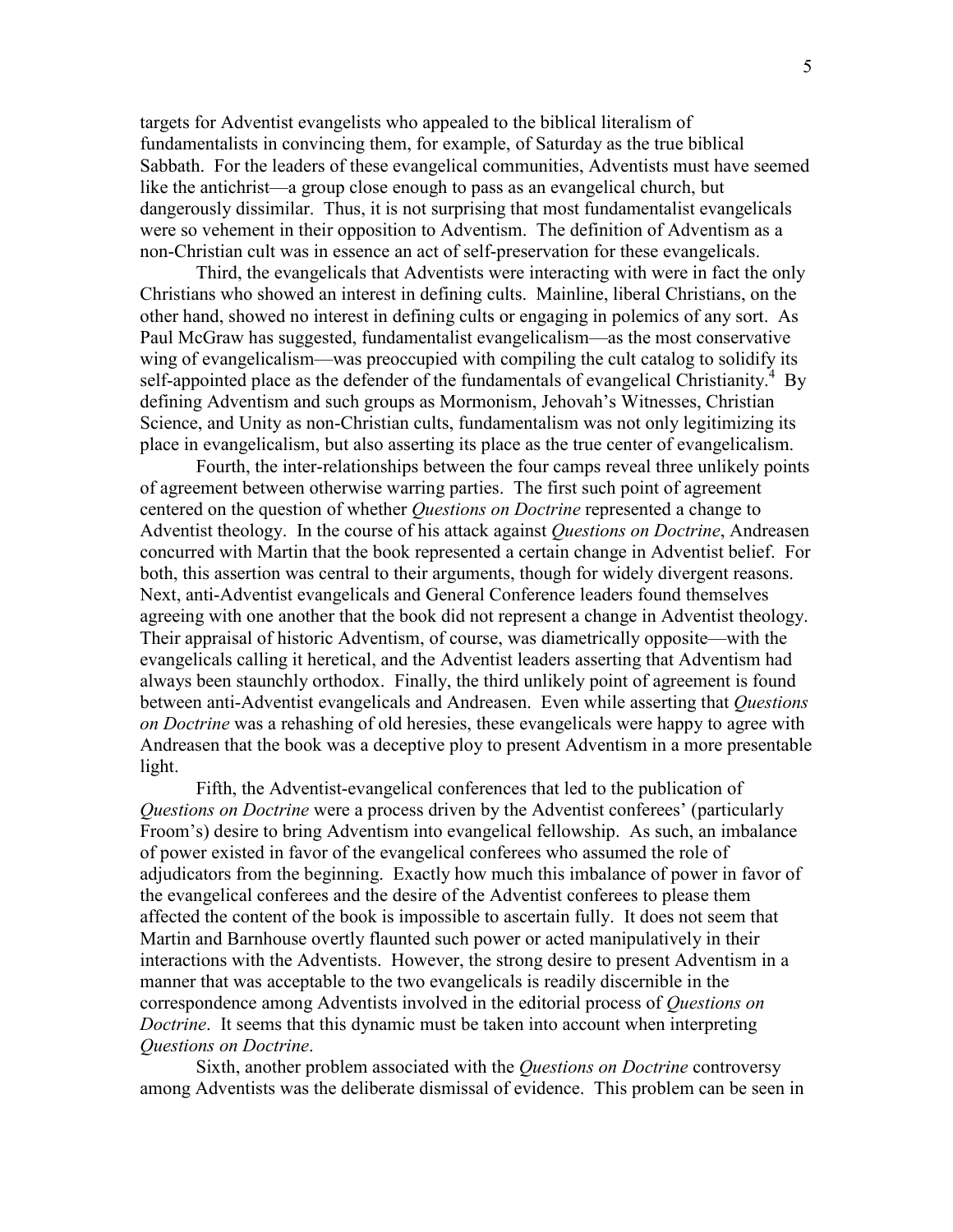both *Questions on Doctrine* itself and in Andreasen's writings in response to the book. In compiling quotations from the writings of Ellen White on Christ's human nature, the writers and editors of *Questions on Doctrine* left out many quotations that did not support the prelapsarian view. In addition, the editors' insertion of such subheadings as "Took Sinless Human Nature" and "Perfect Sinlessness of Christ's Human Nature" aggravated the problem since such conclusions were seen by some Adventists as a distortion of the overall witness of Ellen White on the issue. Such selective quoting would be pointed out by Andreasen and numerous others who followed him and would lead to the discrediting of the entire document by many. Andreasen, however, was also guilty of unfair use of the evidence. Even when Figuhr pointed out convincingly that Ellen White, Froom, and Andreasen himself essentially agreed on their view of the atonement on the cross, Andreasen dismissed them and essentially manipulated Froom's words to support his own arguments. In both cases, it seems that the zeal to demonstrate a certain point led to selective use and manipulation of evidence.

Seventh, the Adventist reactions surrounding *Questions on Doctrine* reveal a real difference in the way their history is viewed. As manifested in his 1971 book, Movement of Destiny, Froom saw Adventism on an epic journey of theological growth and enlightenment. He saw the 1888 General Conference session in Minneapolis as an epochal moment in Adventist history which provided a much-need corrective to the theological errors held by the pioneers. And he saw Questions on Doctrine as another epochal event which affirmed Adventism's enlightened commitment to Christian orthodoxy and growing understanding of God's truth. Others have not shared such a rosy view of Adventism's theological history. While giving a positive assessment to some of the theological corrections that have been made over history, Andreasen and his followers have rejected Froom's evolutionary view of Adventist history and have opted for a more pessimistic assessment, believing that *Questions on Doctrine* represented a serious regression from and corruption of the pristine theology of the pioneers of Adventism.

Eighth, another question that lies at the crux of the debate is the question of change—if *Questions on Doctrine* represented a change in Adventist theology and if change—whether it happened or not—is a positive or negative thing. Though many evangelical critics charged that Adventism had not really changed—that it was the same legalistic, non-Christian cult of the previous 100 years, Barnhouse and Martin never budged from their position that the Adventism of the 1950s was indeed Christian and devoid of the heresies that had disfigured nineteenth-century Adventism. By portraying what had happened in the intervening years as "changes," they were attempting to justify their acceptance of Adventism as Christian and to convince other evangelicals to change their attitudes toward Adventism. Meanwhile, the Adventist authors and backers of Questions on Doctrine, in the mid-1950s stood firm in their position that nothing of the essence had changed in their doctrines. Conveying the idea that no change had been made was even more critical for Adventist leaders since any change would be perceived by many rank and file Adventists as compromise and even apostasy. Already by early 1957, charges were being made that Adventist leaders were changing and misrepresenting historic Adventist beliefs on Christ's nature and atoning work.<sup>5</sup> Thus, it was important for Adventist leaders to declare unequivocally that no change had been made.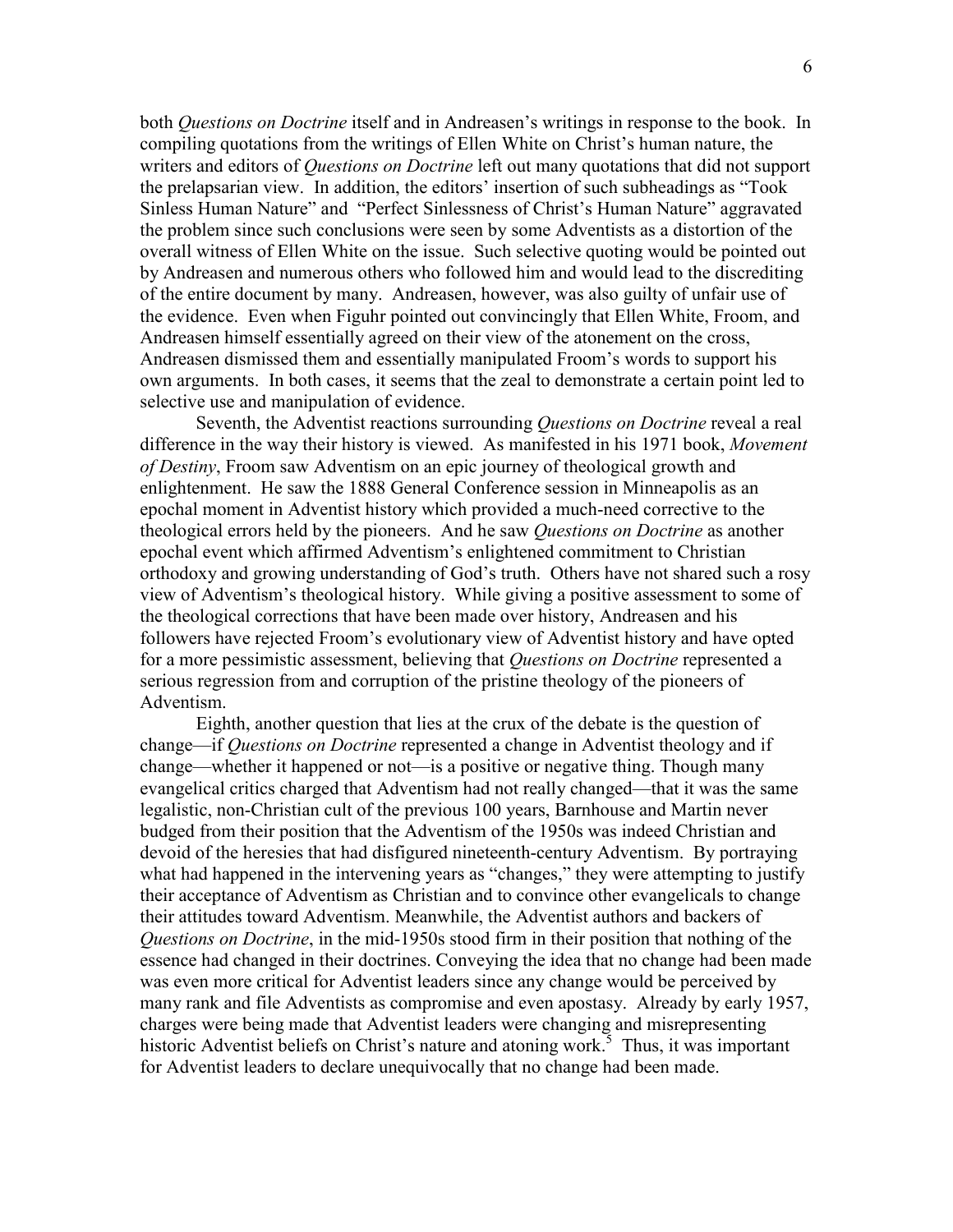At the same time, it was equally important for them to explain to their evangelical counterparts that the Adventism of 1956 was indeed different from either the Adventism as portrayed in contemporary cult apologetics literature or the Adventism of generations past when dissenting positions were given space in denominational publications. This dilemma of having to please both the Adventist and evangelical critics is evident in Anderson's letter to Martin immediately following the publication of Figuhr's article in the December 13, 1956, issue of Review and Herald.<sup>6</sup> Anderson attached a copy of the article with the letter and preempted the potential disappointment that Martin might feel with this warning: "You may wonder why [Figuhr] is stating so definitely that this is not a modification or alteration of our beliefs, et cetera." Such a statement was necessary, he explained, because of "a man or two here and there that is inclined to feel that what we are doing is something that will seriously change our position, et cetera." Still, Anderson wished that Figuhr's statement "might have been worded just a little differently." After reproducing Figuhr's line—"The answers [by Adventist leaders] therefore are not in any sense a modification or alteration of what Seventh-day Adventists proclaim to the world as their beliefs'"—Anderson proceeded to offer what he would have written, "'The answers therefore are not in any sense a modification or alteration of the real truth Seventh-day Adventists have been called to proclaim to the world.'" This statement "would be more in harmony with facts," he wrote Martin, "because you know and I know that some statements have been made publicly and have appeared in print which are not in harmony with the actual truth . . . ." Then he concluded by reassuring Martin that the Adventist leaders were "very conscious of" the problem. At the same time, Anderson reminded Martin that "it will serve the best interests of all concerned if we help our own people to know that there is no serious movement to change our belief, but rather to clarify it." $7$ 

In essence, it appears that Adventist leaders such as Anderson were engaged in a double entendre involving the word "clarify." They assured fellow Adventists that the church was merely clarifying—i.e., making clear—the traditional teachings of Adventism. Then, to Barnhouse and Martin, they asserted that they were in the process of clarifying—i.e., clearing away unorthodox elements from—Adventist teachings. This shows what an awkward position the Adventist leaders placed themselves in. Nonetheless, they were jubilant over the agreement that they reached at least with Barnhouse and Martin on a crucial point—that Adventism as it stood in 1956 was an orthodox, Christian denomination and should be welcomed into evangelical fellowship. Whether the Adventist leaders were honest and forthright in this process and whether Questions on Doctrine represented a change in beliefs or merely expressions would consume much of the ensuing discussions over the book.

Ninth, the Questions on Doctrine controversy illustrates the importance of the spirit of inclusiveness and of heeding voices of concern, particularly in relating to those on the other side of the theological spectrum. The editors and writers of *Questions on* Doctrine solicited critiques from others, but it appears that they largely ignored the detailed responses that did arrive. For example, Raymond Cottrell's critiques and warnings, which might have prevented much of the upheaval that followed the publication of the book, were mostly unheeded. Again, it is impossible to ascertain whether the tension between Froom and Andreasen resulted in the latter not being consulted in the editorial process of *Ouestions on Doctrine*. Even if the "snubbing" of